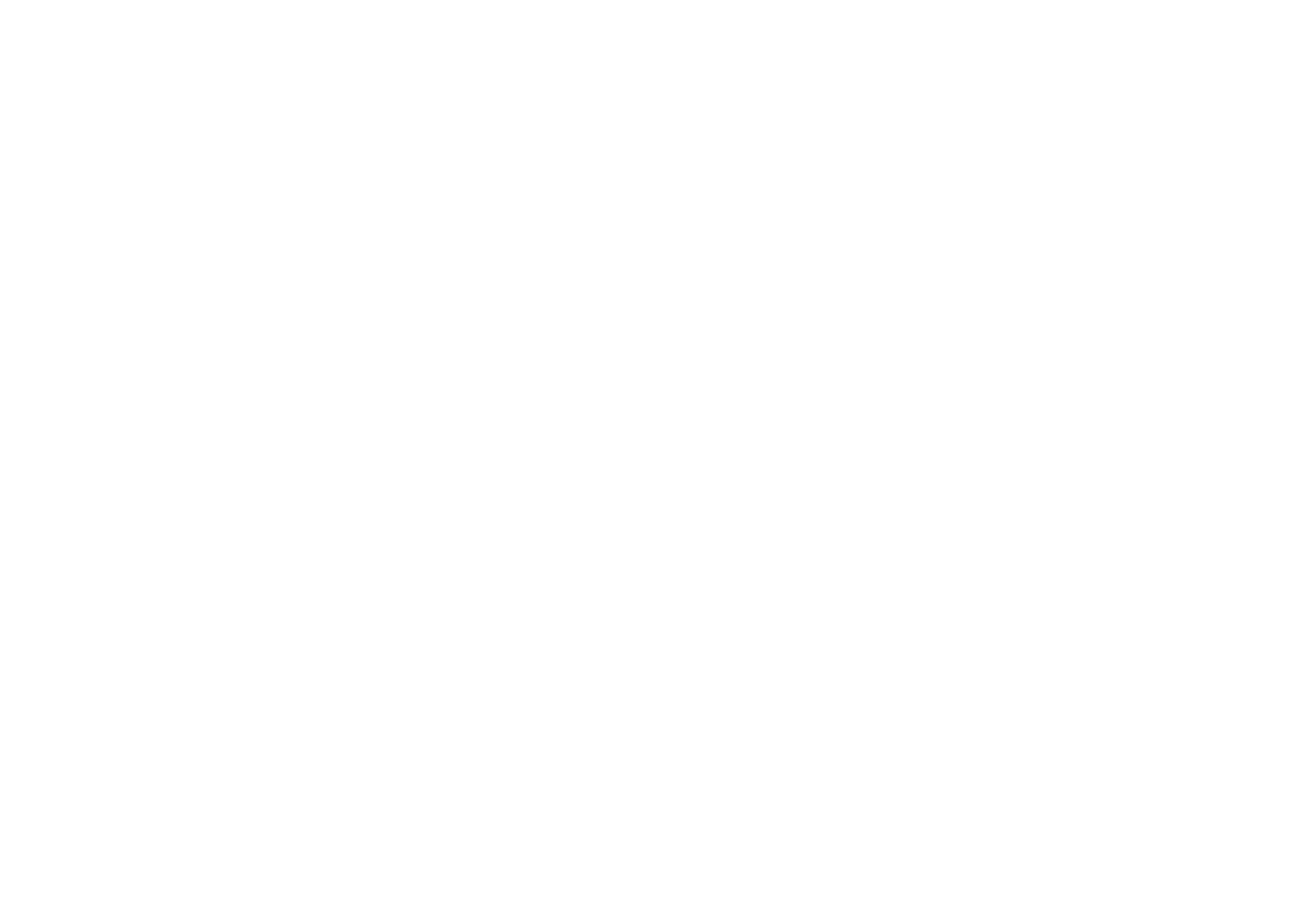| <b>School Profile</b> |                                                                                                                                                                                                                                                                                                                                                                                                                                                                                    |
|-----------------------|------------------------------------------------------------------------------------------------------------------------------------------------------------------------------------------------------------------------------------------------------------------------------------------------------------------------------------------------------------------------------------------------------------------------------------------------------------------------------------|
| Purpose               | Olinda Primary School is a Foundation - 6 government school in the heart of the Dandenong Ranges, Victoria.                                                                                                                                                                                                                                                                                                                                                                        |
|                       | Olinda Primary is a caring, happy and inclusive school which promotes positive interaction, tolerance and active<br>participation of all students. Our community works together so students develop independence, emotional intelligence<br>and social competency, as they strive to achieve their full potential as curious and creative learners. Children<br>attending Olinda Primary School benefit from a rich social environment where they can achieve their personal best. |
|                       | Olinda Primary School provides a challenging educational program for all children. Students work and play co-<br>operatively with others, taking individual and collective pride in the school and their work. A spirit of mutual respect<br>and support is embraced throughout the school.                                                                                                                                                                                        |
| <b>Values</b>         | Our core values underpin and enhance our everyday dealings with each other, and the development of all programs<br>and policies.                                                                                                                                                                                                                                                                                                                                                   |
|                       | The values are intertwined with Play Is The Way (PITW: behaviour education program), reflected in all conversations,<br>playground activities and learning. This way our values really make a difference in our learning environment and are<br>the filter through which all behaviours are considered.                                                                                                                                                                            |
|                       | Our core values are: Curiosity, Responsibility, Respect, Resilience and Persistence.                                                                                                                                                                                                                                                                                                                                                                                               |
|                       |                                                                                                                                                                                                                                                                                                                                                                                                                                                                                    |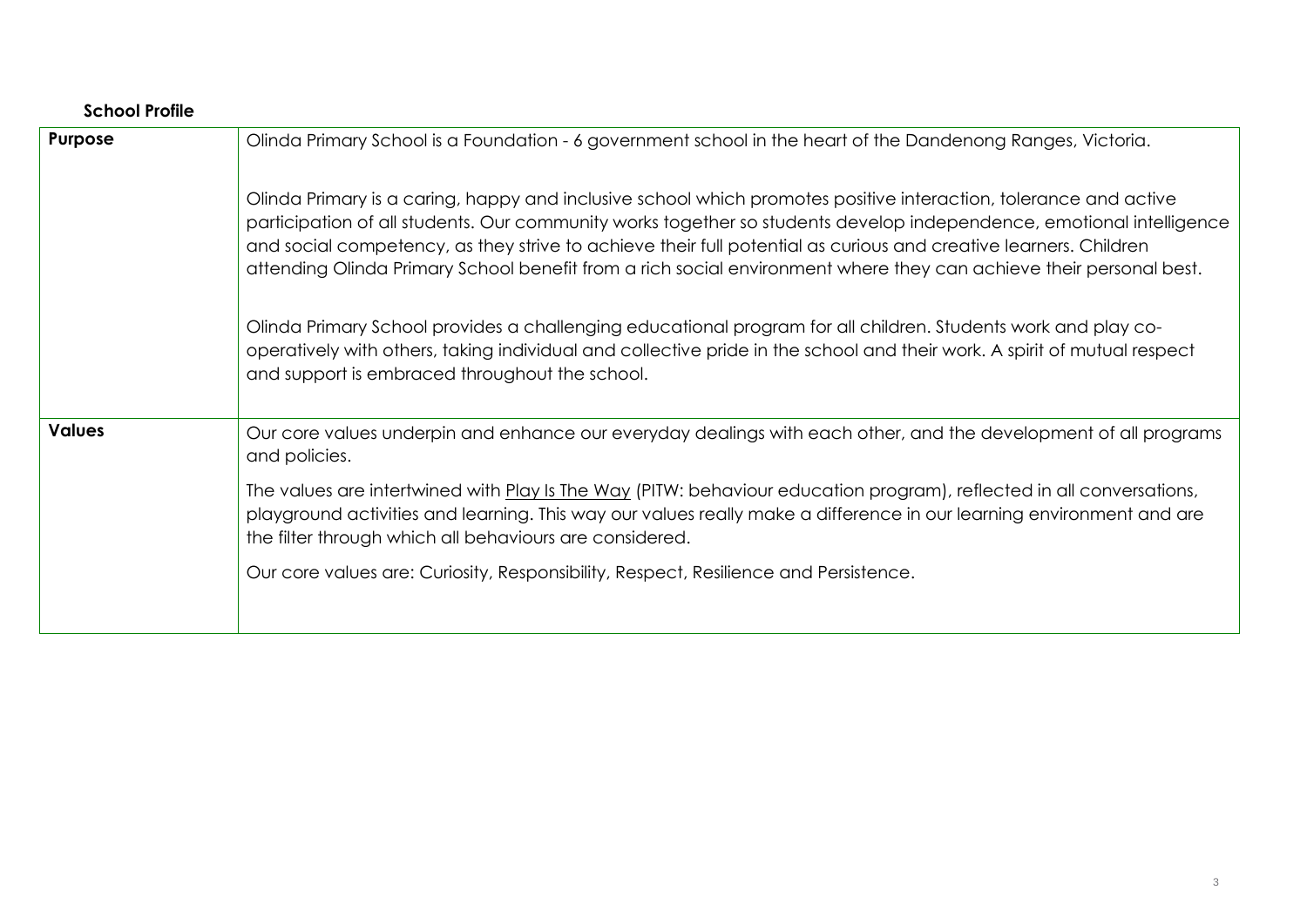| <b>Value</b>          | <b>Definition</b>                                                                                                                                                    | <b>Students</b><br>demonstrate this value by:                                                                                       | <b>Adults</b><br>demonstrate this value by:                                                                                                                   |
|-----------------------|----------------------------------------------------------------------------------------------------------------------------------------------------------------------|-------------------------------------------------------------------------------------------------------------------------------------|---------------------------------------------------------------------------------------------------------------------------------------------------------------|
| <b>Curiosity</b>      | Curiosity is a quality related to inquisitive<br>thinking such as exploration,<br>investigation, and a thirst for learning.                                          | Seeking to understand the world as<br>broadly and deeply as possible<br>through who, what, when, where,<br>how and why questioning. | Providing a safe and stimulating<br>environment that supports the<br>development of curiosity.                                                                |
| <b>Responsibility</b> | Responsibility means taking ownership<br>of our actions and making wise choices.                                                                                     | Taking ownership of their actions.                                                                                                  | Providing a safe, friendly and<br>challenging environment.<br>Supporting the school's endeavours<br>to provide the best education<br>outcomes for each child. |
| Respect               | Respect means being accepting and<br>considerate of yourself, others' feelings<br>and differences. It means using good<br>manners and caring for the<br>environment. | Accepting differences and using<br>good manners.                                                                                    | Modelling respectful behaviours at all<br>times.<br>Treating all members of the school<br>community in a polite and respectful<br>manner.                     |
| <b>Resilience</b>     | Resilience means staying positive even<br>after facing setbacks and challenges.                                                                                      | Bouncing back!                                                                                                                      | Allowing students to make mistakes<br>and be responsible for their actions.<br>Accepting that things will sometimes<br>go wrong.                              |
| Persistence           | Persistence means to keep going<br>despite the difficulty of the task.                                                                                               | Completing their work.                                                                                                              | Encouraging students to complete<br>what they set out to do.                                                                                                  |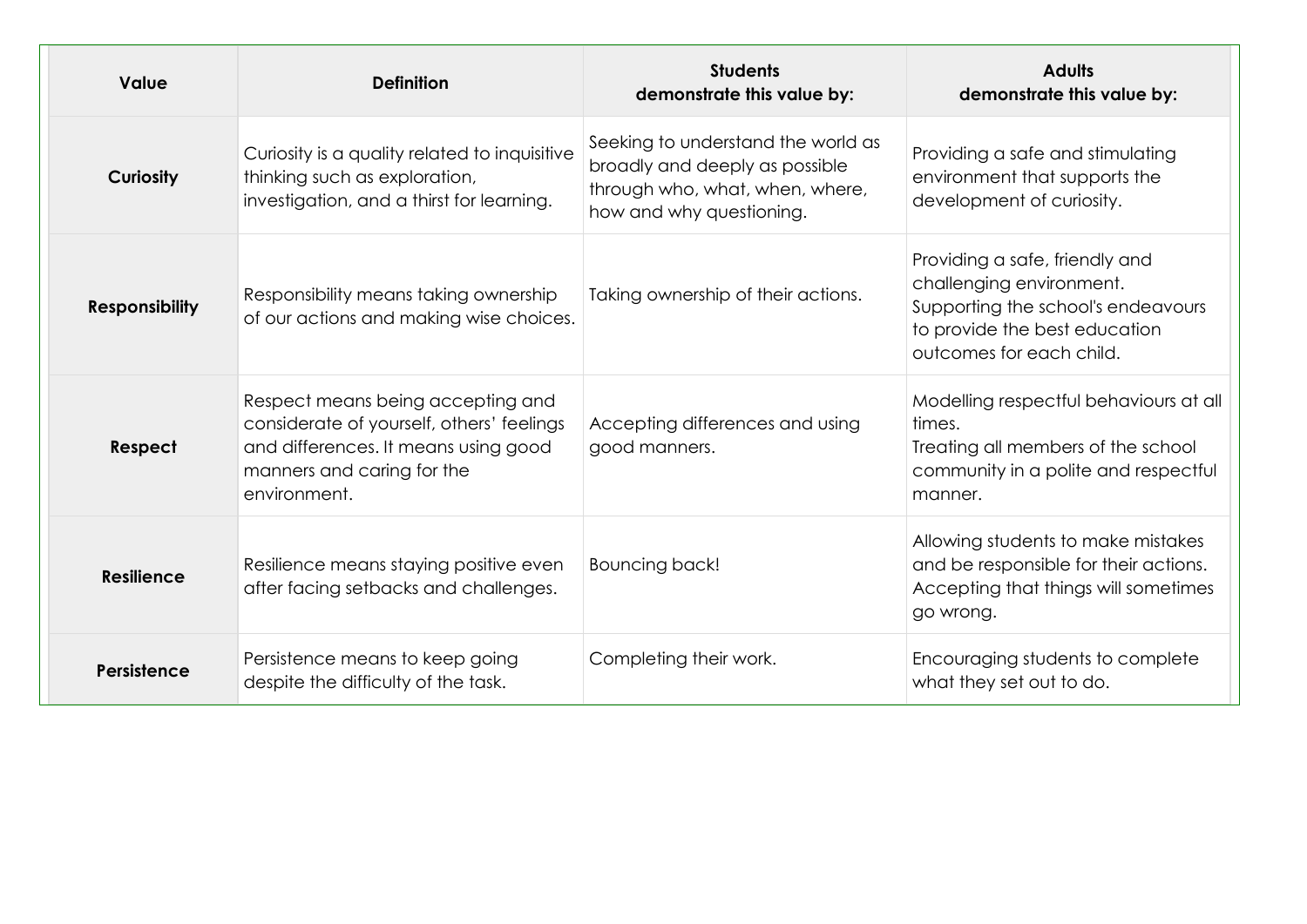| <b>Environmental</b><br>Context | Olinda Primary School is located in the picturesque Dandenong Ranges. Extensive natural and landscaped school<br>grounds allow a range of opportunities for active and imaginative play.                                                                                                                                                                                                                                                                                                                                  |  |  |  |
|---------------------------------|---------------------------------------------------------------------------------------------------------------------------------------------------------------------------------------------------------------------------------------------------------------------------------------------------------------------------------------------------------------------------------------------------------------------------------------------------------------------------------------------------------------------------|--|--|--|
|                                 | The school was established in 1906 and has retained three original classrooms, which were refurbished for use as a<br>Foundation/Year 1 classroom, a Language Centre and a staff office. Other buildings were added to the site to<br>accommodate growth in enrolments. The current enrolment is 25.                                                                                                                                                                                                                      |  |  |  |
|                                 | The current principal was appointed in Term 1 2014. Currently 1.5 teaching staff and 0.8 Education Support (ES) staff<br>work with the Principal to lead and facilitate the learning programs at the school. The Principal and the school staff<br>work closely with the Local Administration Bureau (LAB) in Horsham for administration, financial and HR assistance.                                                                                                                                                    |  |  |  |
|                                 | Students participate in all core learning areas. French is offered for Language Education. The students are also able to<br>access instrumental piano and violin lessons at school, offered by an experienced professional music teacher.                                                                                                                                                                                                                                                                                 |  |  |  |
|                                 | The school has a vision to provide a curriculum that promotes a sound and strong sense of self in each child. It builds on<br>knowledge and skills to enhance their learning and their relationships with each other, family, friends and community.<br>The school ethos and high expectations aim to nurture and develop resilient students, who have high self-esteem,<br>positive peer relationships and respect for the broader community. They are supported and encouraged to maximise<br>their academic potential. |  |  |  |
|                                 | Our five core values, Curiosity, Respect, Responsibility, Resilience and Persistence, are reflected throughout our<br>curriculum. Students are challenged to achieve their personal best, and develop the skills, attitudes and values<br>required to become responsible global citizens, flexible and reflective thinkers, and lifelong learners.                                                                                                                                                                        |  |  |  |
|                                 | All staff are engaged in targeted professional learning, based upon school and individual needs. We encourage whole<br>school and individual professional development which focuses on the goals set out in Performance Development<br>Plans, the Annual Implementation Plan and the School Strategic Plan.                                                                                                                                                                                                               |  |  |  |
|                                 | AusVELS and the Australian Curriculum provide the basis for curriculum planning and reporting on student<br>achievement. Curriculum activities and classroom programs are differentiated in accordance with each student's<br>level of development and interest which are intended to extend individual knowledge and understanding. Visible key<br>learning intentions and a focus on Inquiry Learning encourage students to:                                                                                            |  |  |  |
|                                 | enjoy their own learning;<br>reflect on their behaviours and learning;<br>integrate peer and self-assessment with teacher feedback;<br>develop interests and activities which can be carried on beyond school, and                                                                                                                                                                                                                                                                                                        |  |  |  |
|                                 | 5                                                                                                                                                                                                                                                                                                                                                                                                                                                                                                                         |  |  |  |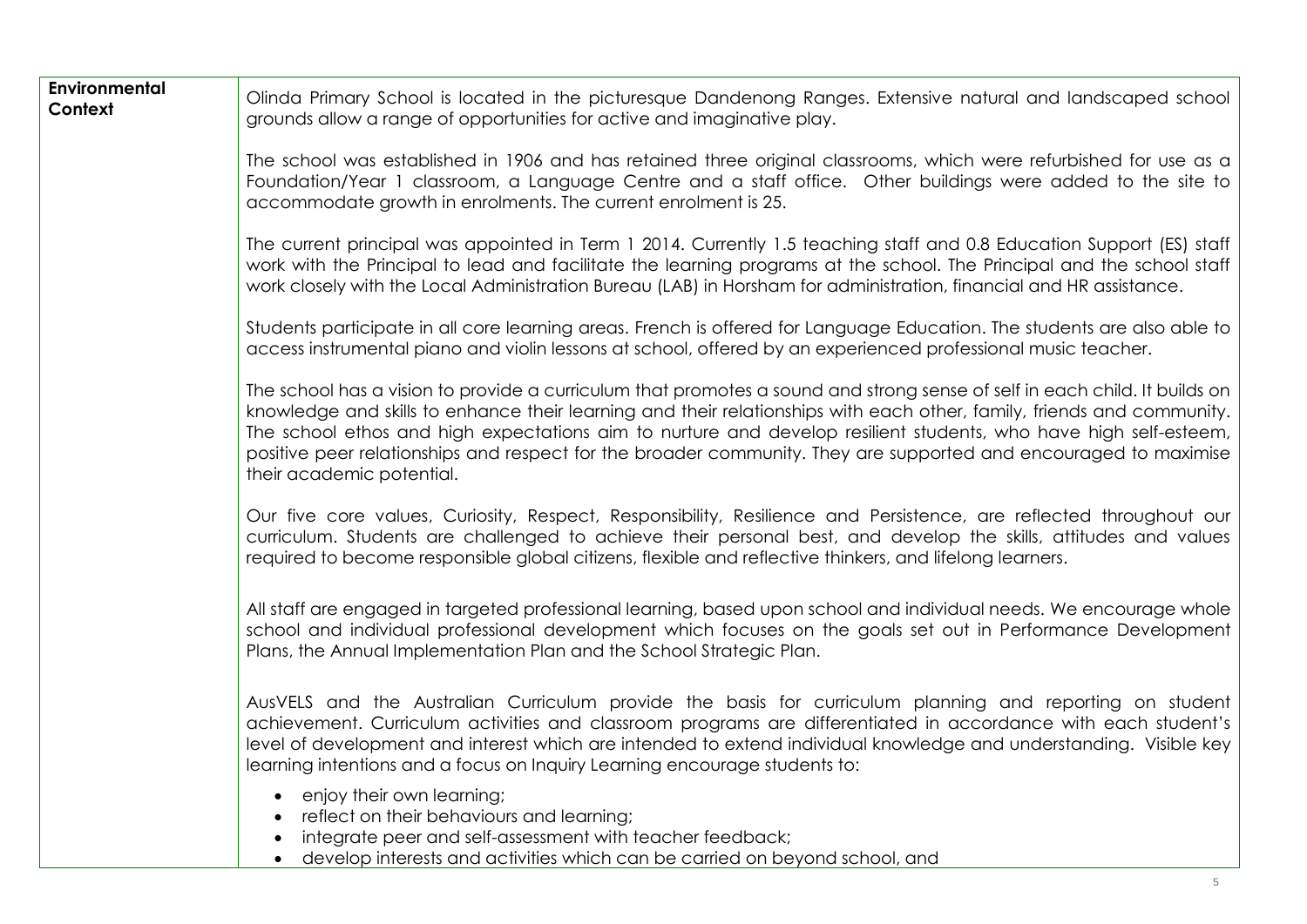|                          | experience success and grow in confidence from their developing abilities.                                                                                                                                                                                                                                                                                                                                                                                                                                                                                                                                                                                                                                                                                                                                                                                                                                                                                                                                |
|--------------------------|-----------------------------------------------------------------------------------------------------------------------------------------------------------------------------------------------------------------------------------------------------------------------------------------------------------------------------------------------------------------------------------------------------------------------------------------------------------------------------------------------------------------------------------------------------------------------------------------------------------------------------------------------------------------------------------------------------------------------------------------------------------------------------------------------------------------------------------------------------------------------------------------------------------------------------------------------------------------------------------------------------------|
|                          |                                                                                                                                                                                                                                                                                                                                                                                                                                                                                                                                                                                                                                                                                                                                                                                                                                                                                                                                                                                                           |
|                          | Over the last three years enrolments at Olinda Primary School have grown from 11 to 25 students with families coming<br>from many locations across the Shire of Yarra Ranges.                                                                                                                                                                                                                                                                                                                                                                                                                                                                                                                                                                                                                                                                                                                                                                                                                             |
|                          | Positive influences that will impact on our school, and the achievement of our goals for the future, include having:                                                                                                                                                                                                                                                                                                                                                                                                                                                                                                                                                                                                                                                                                                                                                                                                                                                                                      |
|                          | a Principal with a strong focus on staff and student wellbeing;<br>$\bullet$<br>all staff and teachers with high expectations for student learning;<br>focused and explicit learning intentions for every lesson, so the children know what is being taught, as well as<br>reflecting on what they have learnt;<br>student's learning goals are explicit and have strategies to help them achieve their individual goals;<br>three-way learning conferences held each term to share and reflect on goal setting;<br>differentiated and targeted teaching;<br>the strategic use of technology to enhance the teaching and learning program;<br>a positive and nurturing philosophy, set of values and practice;<br>strong transition programs for preschool to school and into secondary education;<br>an active parent population within the school;<br>respect and involvement of the wider school community, and<br>consistent involvement with local community organisations and the support of SSSOs. |
| <b>Service Standards</b> | The school fosters close links with parents and the broader school community through its commitment to open<br>and regular communications (newsletter, website, twitter, notices and SMS).<br>The school commits to the active sharing of its vision and goals to ensure school community engagement in the                                                                                                                                                                                                                                                                                                                                                                                                                                                                                                                                                                                                                                                                                               |
|                          | school's strategic plan.                                                                                                                                                                                                                                                                                                                                                                                                                                                                                                                                                                                                                                                                                                                                                                                                                                                                                                                                                                                  |
|                          | The school guarantees all students access to a broad, balanced and flexible curriculum including skills for<br>learning and life.                                                                                                                                                                                                                                                                                                                                                                                                                                                                                                                                                                                                                                                                                                                                                                                                                                                                         |
|                          | The school provides a safe and stimulating learning environment to ensure all students can achieve their full<br>potential.                                                                                                                                                                                                                                                                                                                                                                                                                                                                                                                                                                                                                                                                                                                                                                                                                                                                               |
|                          | All students will receive instruction that is differentiated to their individual needs.                                                                                                                                                                                                                                                                                                                                                                                                                                                                                                                                                                                                                                                                                                                                                                                                                                                                                                                   |
|                          | The school will respond to all communication by parents and caregivers in a timely way.                                                                                                                                                                                                                                                                                                                                                                                                                                                                                                                                                                                                                                                                                                                                                                                                                                                                                                                   |
|                          | Parents will be engaged regularly when their child does not behave in a socially acceptable manner.                                                                                                                                                                                                                                                                                                                                                                                                                                                                                                                                                                                                                                                                                                                                                                                                                                                                                                       |
|                          | Students will play an active part in the development and review of the school's behaviour policies.                                                                                                                                                                                                                                                                                                                                                                                                                                                                                                                                                                                                                                                                                                                                                                                                                                                                                                       |
|                          | All teachers will provide timely and targeted feedback to students on their work.                                                                                                                                                                                                                                                                                                                                                                                                                                                                                                                                                                                                                                                                                                                                                                                                                                                                                                                         |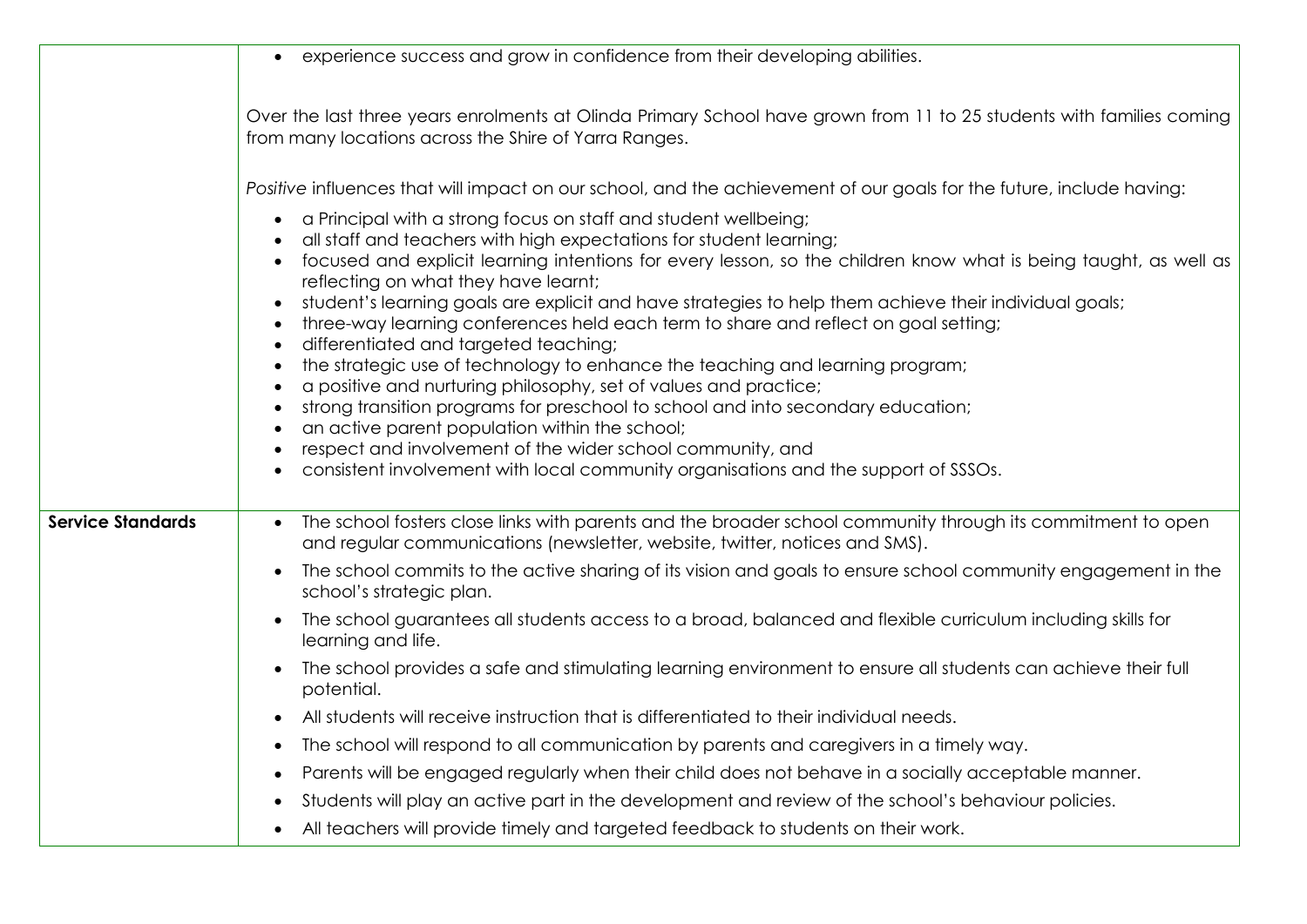## **Strategic Direction**

|                    | <b>Goals</b>                                           |                                                                                                                                       | <b>Targets</b>                                     |                                         | <b>Key Improvement Strategies</b>                                                          |
|--------------------|--------------------------------------------------------|---------------------------------------------------------------------------------------------------------------------------------------|----------------------------------------------------|-----------------------------------------|--------------------------------------------------------------------------------------------|
| <b>Achievement</b> | Increase student outcomes in literacy<br>and numeracy. | 2014 NAPLAN data shows and 2017<br>goals.<br>That individual growth for matched<br>cohort Year 3 to Year 5 will show a<br>high growth |                                                    |                                         | Build teacher capacity to identify and<br>to teach to each student's point of<br>learning. |
|                    |                                                        | Writing<br>Average<br><b>NAPLAN</b><br>results                                                                                        | Year <sub>3</sub><br>2014<br>100%<br>$\geq$ band 4 | Year 5<br>2016<br>100%<br>$\geq$ band 6 |                                                                                            |
|                    |                                                        | Reading<br>Average<br><b>NAPLAN</b><br>results                                                                                        | Year <sub>3</sub><br>2014<br>100%<br>$>$ band 6    | Year 5<br>2016<br>100%<br>> band 7      |                                                                                            |
|                    |                                                        | Spelling<br>Average<br><b>NAPLAN</b><br>results                                                                                       | Year <sub>3</sub><br>2014<br>100%<br>$\geq$ band 3 | 2017<br>100%<br>$\geq$ band 6           |                                                                                            |
|                    |                                                        | Grammar<br>and<br>Punctuation<br>Average<br><b>NAPLAN</b><br>results                                                                  | Year <sub>3</sub><br>2014<br>100%<br>$>$ band 5    | 2017<br>100%<br>$\geq$ band 7           |                                                                                            |
|                    |                                                        | Numeracy<br>Average<br><b>NAPLAN</b><br>results                                                                                       | Year <sub>3</sub><br>2014<br>$\geq$ band 6         | 2017<br>$>$ band $7$                    |                                                                                            |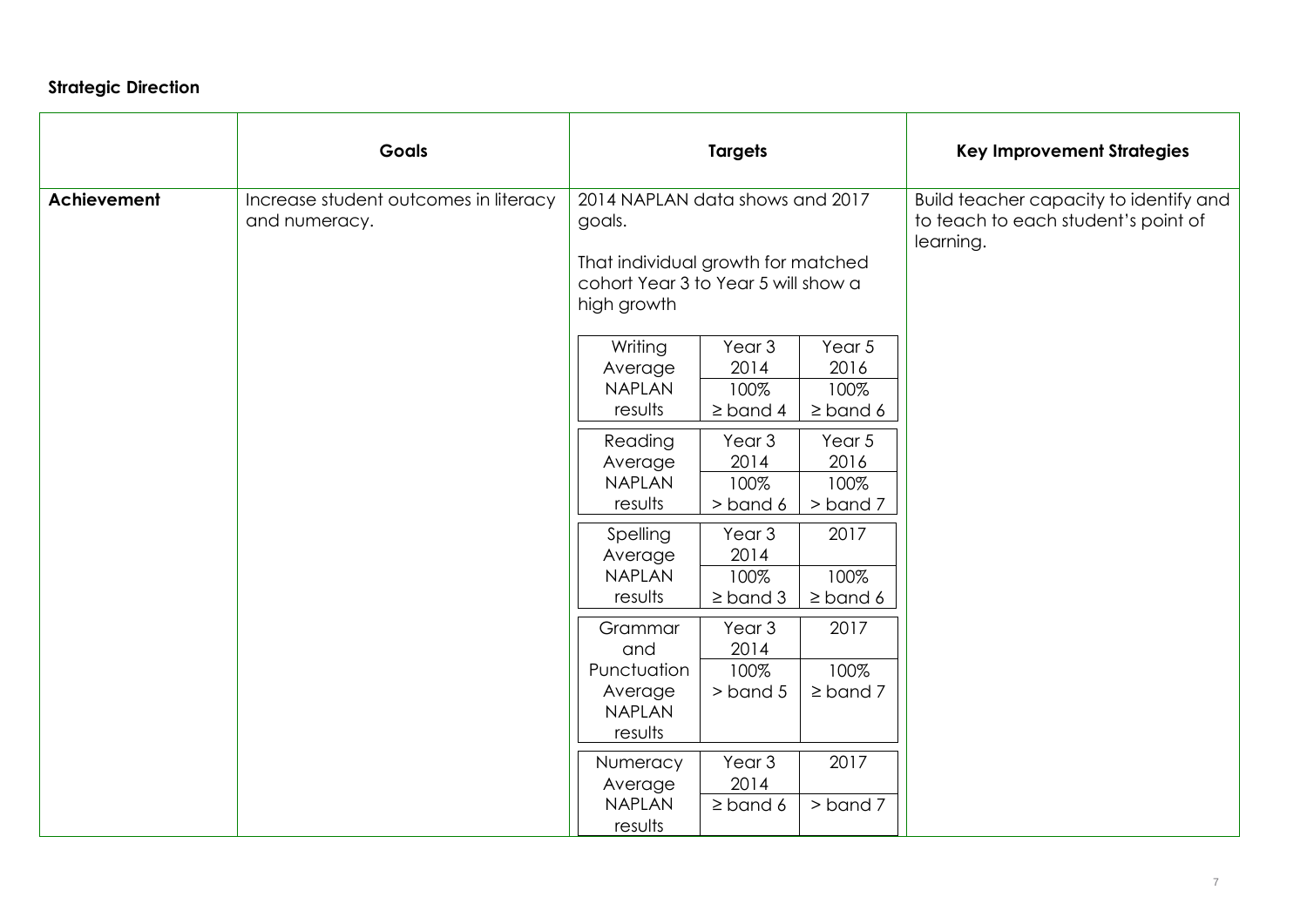| Engagement | To improved student engagement in<br>their learning.                | Lateness to school will reduced<br>$\bullet$<br>by 10% per year over the<br>period of the SSP.<br>A 95% or greater attendance<br>rate measured each year of<br>the SSP.<br>Student family groups<br>established. | To create opportunities within the<br>community to create student voice.                                                                                                                 |
|------------|---------------------------------------------------------------------|------------------------------------------------------------------------------------------------------------------------------------------------------------------------------------------------------------------|------------------------------------------------------------------------------------------------------------------------------------------------------------------------------------------|
| Wellbeing  | To improve the well-being of all the<br>students within the school. | Train teacher responsible for<br>$\bullet$<br>Mind Up curriculum to then<br>train other staff.<br>Brain Gym, Mind Up and Play Is<br>The Way fully integrated into<br>the curriculum by the end of<br>2016.       | To develop processes and<br>$\bullet$<br>programs which support the<br>mental health of our students,<br>through implementation of<br>programs such as Play is the<br>Way and Brain Gym. |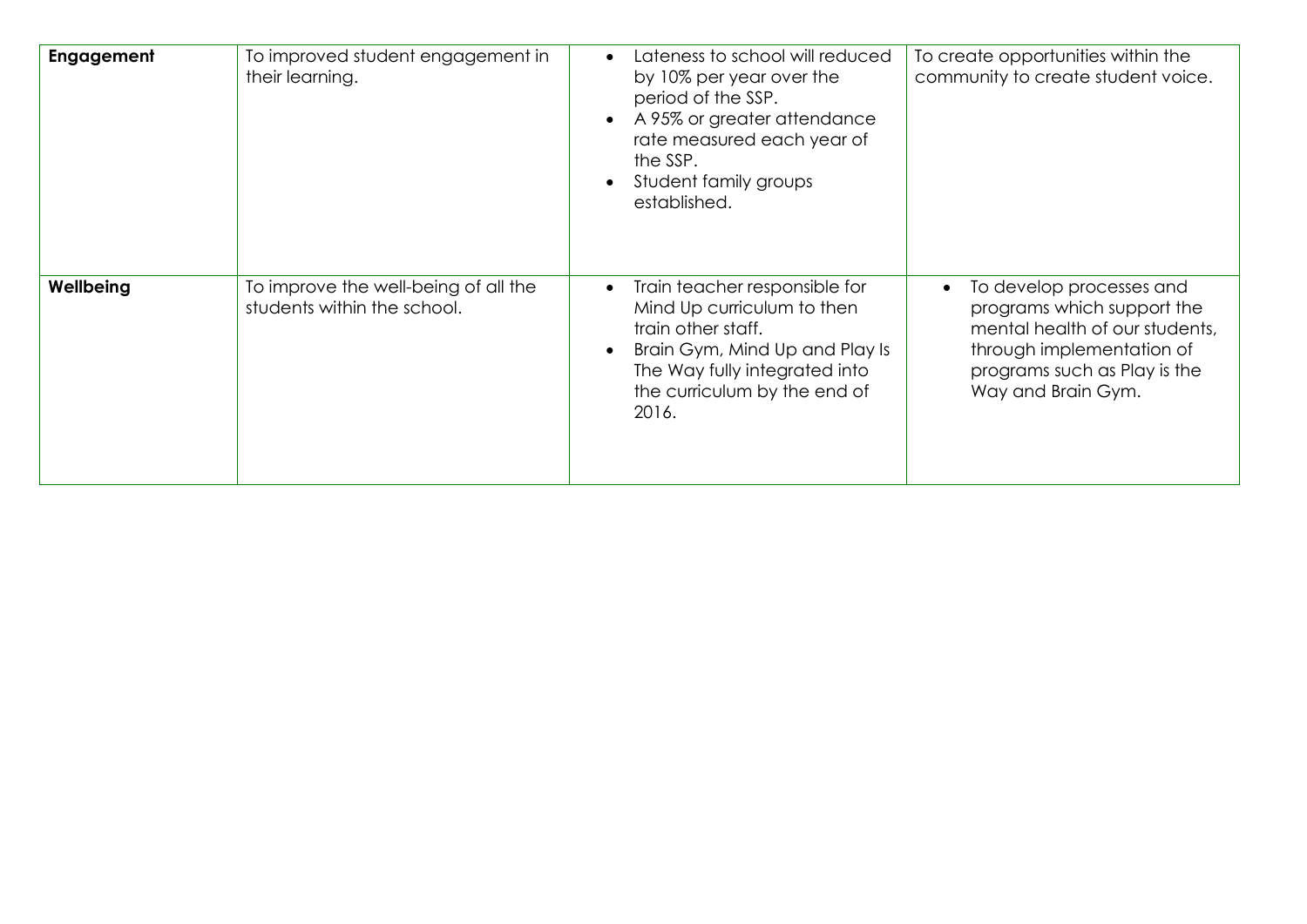| Productivity | To increase trend of enrolments at<br>Olinda Primary School. | Community Relationship leader<br>$\bullet$<br>role established.<br>Visits to local Early Learning<br>$\bullet$<br>Centres (ELC) occurring each<br>Term.<br>Biannual visits by ELC to Olinda<br>school for incursions such as<br>"Explore the Arts".<br>Annual Preschool Staff/ Parent<br>Survey implemented.<br>New website regularly updated<br>with blog posts and calendar<br>items for families to access.<br>OHSC established at OPS.<br>$\bullet$<br>Have appropriate and<br>$\bullet$<br>engaging signage around the<br>community to display what is<br>happening within the school. | To build dynamic relationships<br>$\bullet$<br>with our community.<br>To effectively market and<br>$\bullet$<br>promote OPS. |
|--------------|--------------------------------------------------------------|---------------------------------------------------------------------------------------------------------------------------------------------------------------------------------------------------------------------------------------------------------------------------------------------------------------------------------------------------------------------------------------------------------------------------------------------------------------------------------------------------------------------------------------------------------------------------------------------|------------------------------------------------------------------------------------------------------------------------------|
|--------------|--------------------------------------------------------------|---------------------------------------------------------------------------------------------------------------------------------------------------------------------------------------------------------------------------------------------------------------------------------------------------------------------------------------------------------------------------------------------------------------------------------------------------------------------------------------------------------------------------------------------------------------------------------------------|------------------------------------------------------------------------------------------------------------------------------|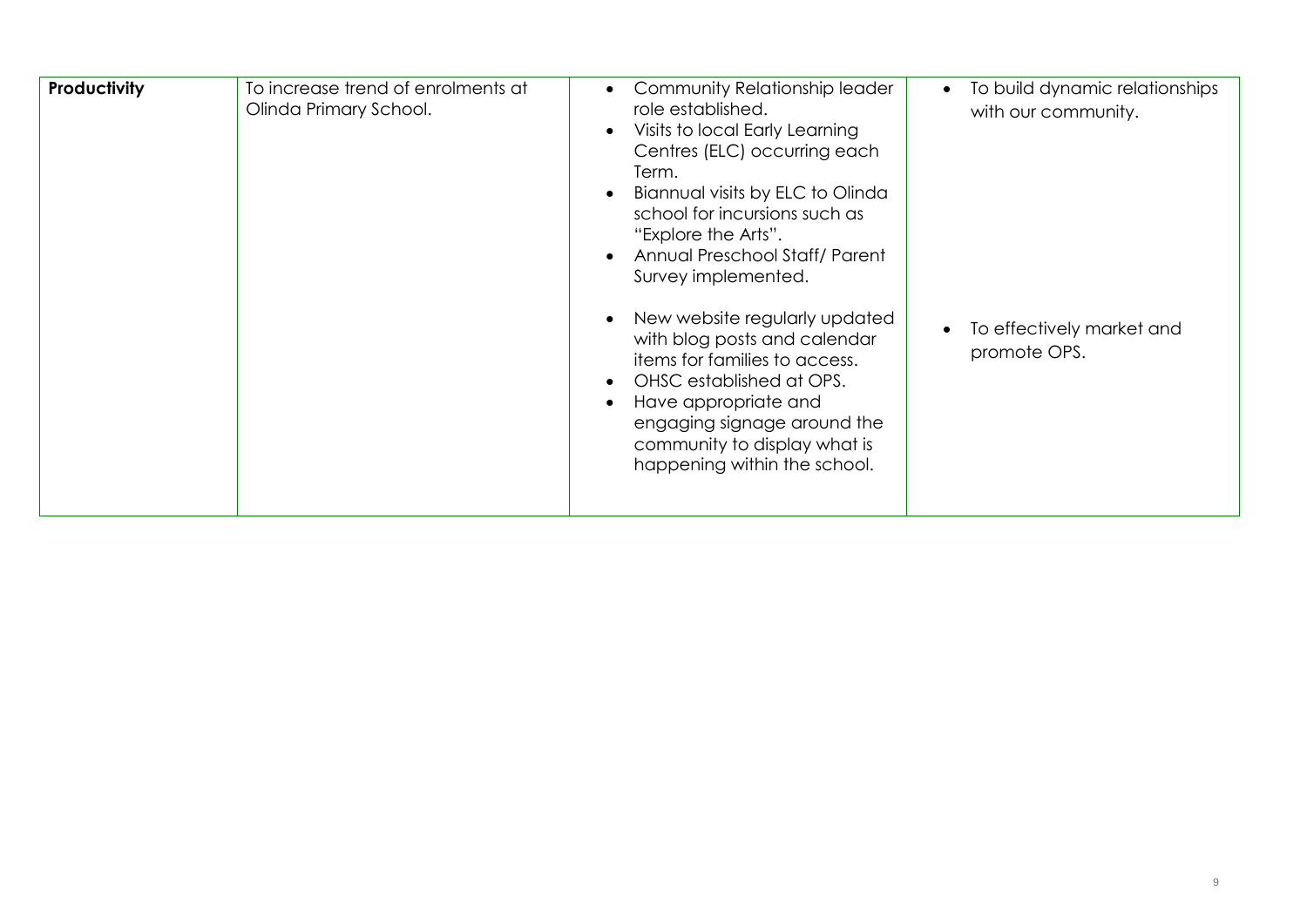## **School Strategic Plan 2014- 2017: Indicative Planner**

| <b>Key Improvement Strategies</b> |                   | <b>Actions</b>                                                                                                                                                                                                                                                                                                                                                                                                                                   | <b>Achievement Milestone</b>                                                                                                                                                                                                                                                                                                                                                                                                                                                                                                                              |
|-----------------------------------|-------------------|--------------------------------------------------------------------------------------------------------------------------------------------------------------------------------------------------------------------------------------------------------------------------------------------------------------------------------------------------------------------------------------------------------------------------------------------------|-----------------------------------------------------------------------------------------------------------------------------------------------------------------------------------------------------------------------------------------------------------------------------------------------------------------------------------------------------------------------------------------------------------------------------------------------------------------------------------------------------------------------------------------------------------|
| Achievement                       | Year 1            | Research Write to Read<br>Visit a like school to see Write to Read in<br>action.<br>Literacy leader role to be created.<br>All staff to be trained in chosen method.<br>Staff meeting time for ongoing professional<br>learning in chosen method.<br>Staff reflect on programs that are<br>$\bullet$<br>implemented in the classroom<br>Implement peer observations in classrooms<br>which will be reflected in teacher's PDP's.                 | School wide program for writing is chosen and<br>$\bullet$<br>literacy leader has started their training.<br>All teaching staff would have been trained in<br>$\bullet$<br>Write to Read certificates 1 and 2 forming the<br>basis of the whole school approach to literacy.<br>Minimum of one staff meeting per month is<br>$\bullet$<br>dedicated to professional learning.<br>At all staff meetings, staff reflecting upon their<br>$\bullet$<br>practice and programs.<br>Collaborative conversations take place to<br>$\bullet$<br>improve practice. |
|                                   | Year 2            | Literacy leader to research and apply for<br>literacy grant possibility/application.<br>Literacy leader to seek partnerships with<br>schools using Write to Read model.<br>Literacy leader to timetable peer observations<br>$\bullet$<br>which are reflected in all staff PDP.<br>Staff meeting time for ongoing professional<br>$\bullet$<br>learning.<br>Staff will continually reflect on programs that<br>are implemented in the classroom. | Peer observations are a regular feature in<br>$\bullet$<br>classroom practice.<br>Minimum of one staff meeting per month is<br>$\bullet$<br>dedicated to professional learning.<br>At all staff meetings, staff reflecting upon their<br>$\bullet$<br>practice and programs.<br>Collaborative conversations take place to<br>$\bullet$<br>improve practice.                                                                                                                                                                                               |
|                                   | Year <sub>3</sub> | Continual ongoing reflection and<br>$\bullet$<br>development of selected program.                                                                                                                                                                                                                                                                                                                                                                | Peer observations are embedded in classroom<br>$\bullet$<br>practice.<br>Collaborative conversations are part of<br>$\bullet$<br>everyday practice.                                                                                                                                                                                                                                                                                                                                                                                                       |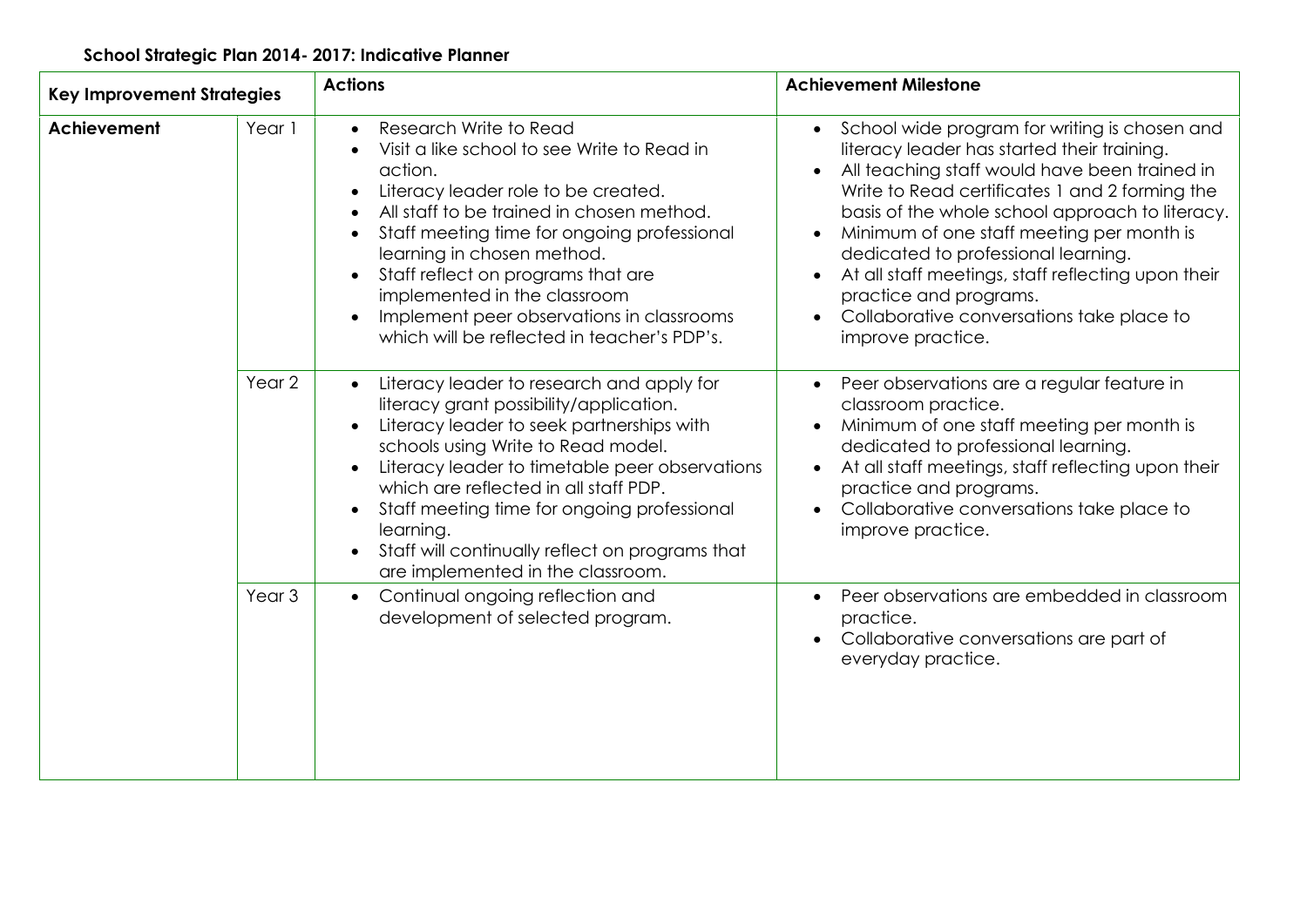| Engagement | Year 1            | Aim for increase in student attendance and<br>reduction in late arrival.<br>Teacher Aides contact families when student<br>has not arrived by 10am<br>Create family groupings.<br>$\bullet$<br>Introduce student journals that reflect student<br>goals.                                                                                                                                                                                                                                                                                                                                 | 95% or more of the children will be at school by<br>$9:00$ am.<br>Phone contact has reduced.<br>Students will use family groupings to connect<br>with their peers and teacher mentor.<br>Students will be regularly using a student<br>journal that reflects their personal learning<br>goals.          |
|------------|-------------------|------------------------------------------------------------------------------------------------------------------------------------------------------------------------------------------------------------------------------------------------------------------------------------------------------------------------------------------------------------------------------------------------------------------------------------------------------------------------------------------------------------------------------------------------------------------------------------------|---------------------------------------------------------------------------------------------------------------------------------------------------------------------------------------------------------------------------------------------------------------------------------------------------------|
|            | Year 2            | Review curriculum and assessment strategies<br>$\bullet$<br>to allow for student voice.<br>Commission and implement a student survey<br>$\bullet$<br>that measures student voice.<br>Re-evaluate the effectiveness of family<br>$\bullet$<br>groupings by tracking improvements in student<br>opinion survey.<br>Re-evaluate student journal with students.                                                                                                                                                                                                                              | Students will have input into their learning.<br>$\bullet$<br>Students will use family groupings to connect<br>with their peers and teacher mentor.<br>Improvements in student opinion survey.<br>Students will be regularly using a student<br>journal that reflects their personal learning<br>goals. |
|            | Year <sub>3</sub> | Consult with students regarding teaching<br>$\bullet$<br>strategies that impact on student<br>engagement.<br>Classroom meetings to occur before planning<br>days to find out what students are worrying<br>about or wondering about.<br>Meet fortnightly with student focus groups for<br>feedback on teaching strategies that impact<br>on their engagement.<br>Provide professional learning that supports staff<br>$\bullet$<br>to reflect on student feedback and impact on<br>their practice.<br>Include student feedback in all PDPs<br>Re-evaluate student journal with students. | Regular student meetings will occur to enable<br>consultation with students about their learning.<br>Students will be regularly using a student<br>journal that reflects their personal learning<br>goals.<br>Curriculum will be student centred.                                                       |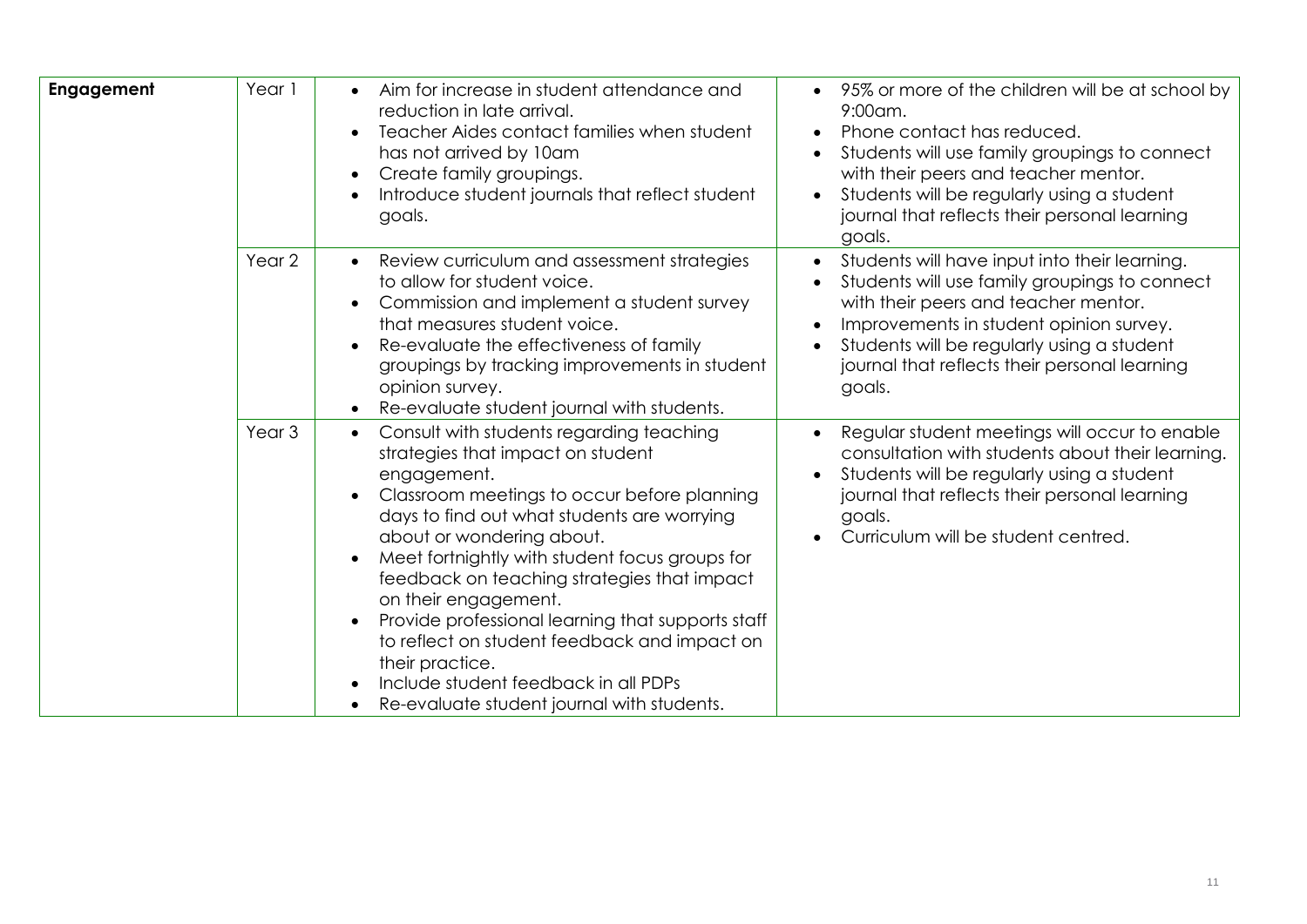| Wellbeing | Year 1            | Continue to implement Play Is The Way, Mind<br>Up and Brain Gym into weekly timetable as<br>well as integrating as necessary into all classes.<br>Implement peer observations in classrooms<br>which will be reflected in teacher's PDP's.<br>Monthly review of programs at staff meetings.<br>Create family groupings.<br>$\bullet$ | Play is the way is successfully implemented<br>across all areas of curriculum.<br>Teachers PDP's show reflection from peer<br>observations.<br>Minuted monthly staff meetings show that we<br>review our programs.<br>Students will use family groupings to connect<br>with their peers and teacher mentor. |
|-----------|-------------------|--------------------------------------------------------------------------------------------------------------------------------------------------------------------------------------------------------------------------------------------------------------------------------------------------------------------------------------|-------------------------------------------------------------------------------------------------------------------------------------------------------------------------------------------------------------------------------------------------------------------------------------------------------------|
|           | Year 2            | Build partnerships with local schools that use<br>$\bullet$<br>Play Is The Way.<br>Purchase relevant resources<br>Create a parent library<br>$\bullet$                                                                                                                                                                               | Half yearly contact with like school.<br>Parent library created.                                                                                                                                                                                                                                            |
|           | Year <sub>3</sub> | Continue to look for new resources to keep<br>$\bullet$<br>parents and teachers up to date with current<br>practices.<br>Regularly communicate via newsletter, student<br>wellbeing snippets.                                                                                                                                        | Student Wellbeing Officer has built and<br>maintained parent library and included<br>snippets of support in fortnightly newsletters.                                                                                                                                                                        |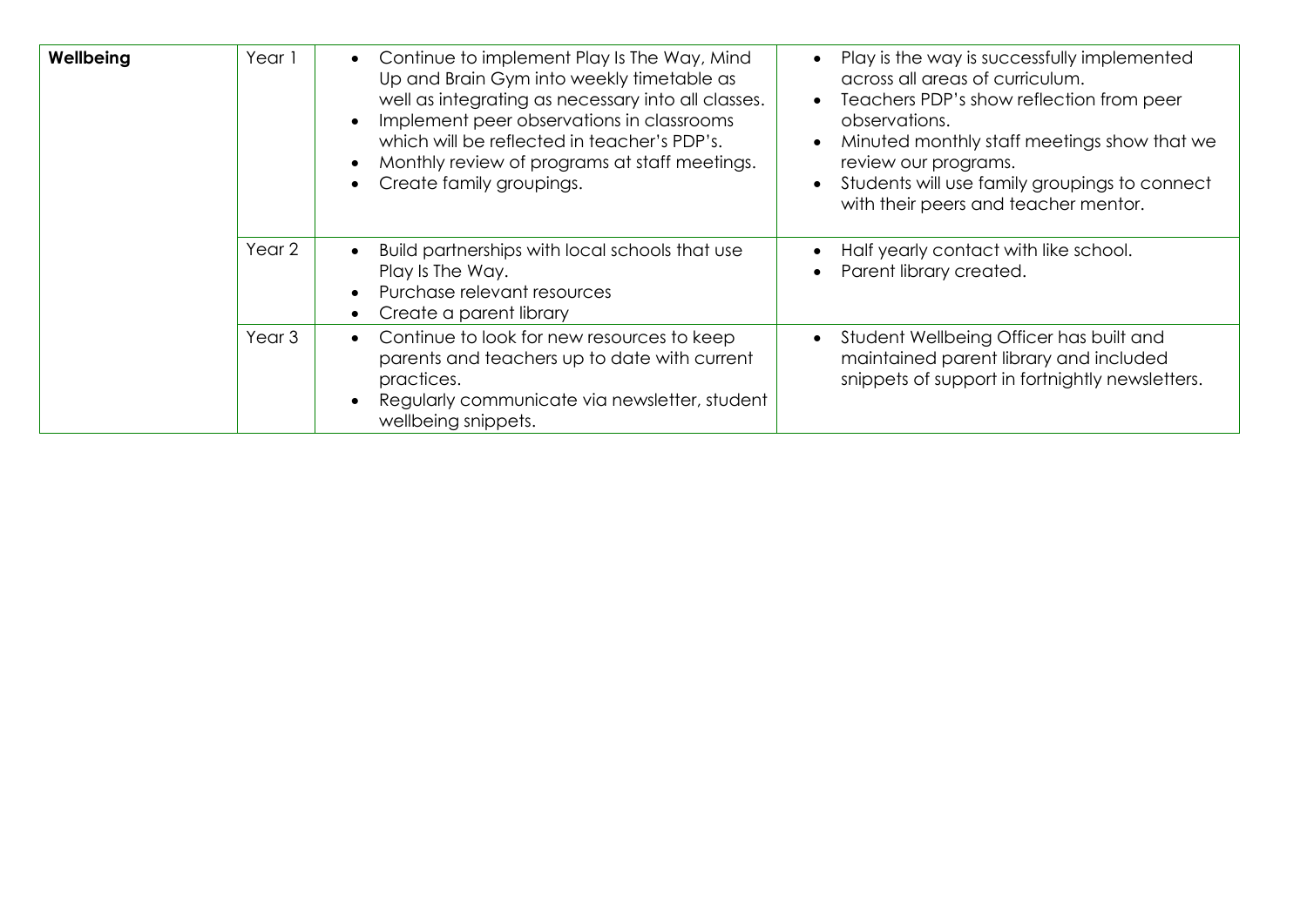| Productivity | Year 1            | Reflect on Bright Beginnings Program and<br>implement any necessary changes.<br>School council, staff and Principal to work out<br>$\bullet$<br>an effective and aligned vision for growth.<br>Embed community mindedness<br>$\bullet$<br>Allocate funds for time release for to schedule<br>$\bullet$<br>regular visits to local early learning centres.<br>Make connections with early learning centres<br>$\bullet$<br>via drama workshops, arts visits, centre visits<br>and promotional materials.<br>To schedule regular visits by ELC to Olinda<br>$\bullet$<br>school.<br>Create a Community Relationship Co-<br>$\bullet$<br>ordinator Role.<br>Utilise Parent/Carer and community skills and<br>$\bullet$<br>connections.<br>Create surveys for enrolling families and school<br>$\bullet$<br>community. | Bright Beginnings is active and engaging<br>program that is well advertised and well-<br>staffed.<br>School vision will reflect a unified school<br>$\bullet$<br>community.<br>Existing and new connections with local<br>$\bullet$<br>community groups will be strengthened.<br>Time release to visit ELC's.<br>$\bullet$<br>ELC's will biannually visit OPS for excursion<br>$\bullet$<br>opportunities.<br>OPS students to visit ELC's.<br>$\bullet$<br>Community Relationship Coordinator Role<br>$\bullet$<br>established and implemented.<br>Parents/Carers feel welcome and are<br>participating regularly in classroom activities. |
|--------------|-------------------|--------------------------------------------------------------------------------------------------------------------------------------------------------------------------------------------------------------------------------------------------------------------------------------------------------------------------------------------------------------------------------------------------------------------------------------------------------------------------------------------------------------------------------------------------------------------------------------------------------------------------------------------------------------------------------------------------------------------------------------------------------------------------------------------------------------------|--------------------------------------------------------------------------------------------------------------------------------------------------------------------------------------------------------------------------------------------------------------------------------------------------------------------------------------------------------------------------------------------------------------------------------------------------------------------------------------------------------------------------------------------------------------------------------------------------------------------------------------------|
|              | Year 2            | Survey enrolling families regarding choice of<br>$\bullet$<br>school.<br>Survey local community regarding opinion of<br>$\bullet$<br>Olinda School.<br>Continue regular contact with community<br>$\bullet$<br>groups and ELC.                                                                                                                                                                                                                                                                                                                                                                                                                                                                                                                                                                                     | Surveys created and responses collated and<br>reflected upon.<br>Community Relationship Coordinator<br>$\bullet$<br>communicated findings of surveys and<br>contact with ELCs to staff and school council.                                                                                                                                                                                                                                                                                                                                                                                                                                 |
|              | Year <sub>3</sub> | Continue to survey enrolling families re choice<br>of school.<br>Continue to survey local community re opinion<br>$\bullet$<br>of Olinda School.<br>Continue regular contact with community<br>groups and ELC.                                                                                                                                                                                                                                                                                                                                                                                                                                                                                                                                                                                                     | Surveys created and responses collated and<br>reflected upon.<br>Community Relationship Coordinator<br>communicated findings of surveys and<br>contact with ELCs to staff and school council.                                                                                                                                                                                                                                                                                                                                                                                                                                              |
| Productivity | Year 1            | Develop and source funds to start an OHSC at<br>$\bullet$<br>OPS.<br>Invite John C to photograph the school.<br>Invite community members with marketing                                                                                                                                                                                                                                                                                                                                                                                                                                                                                                                                                                                                                                                            | • OHSC is running at OPS with regular<br>attendance and well-staffed.<br>John C has photographed school for use in<br>advertising boards at the Olinda Football Oval                                                                                                                                                                                                                                                                                                                                                                                                                                                                       |